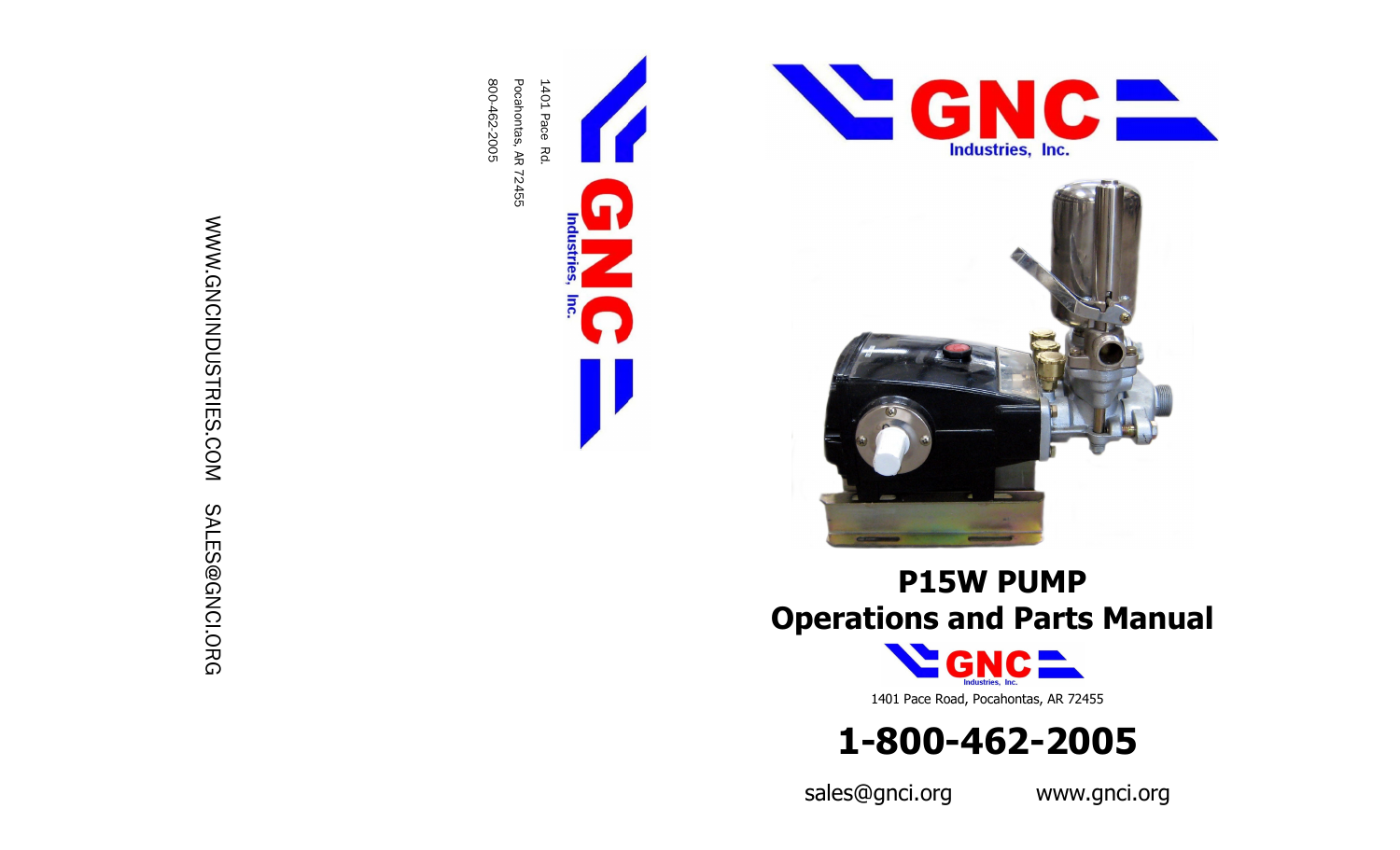## **WARRANTY**

GNC Industries, Inc., products are warranted by GNC Industries, Inc.. GNC Industries, Inc. will repair or replace (at GNC Industries, Inc.'s option) any part or assembly, free of charge, if that part or assembly fails within twenty four months (2 years) from the date of purchase, provided the failure is due to an unmistakable defect in material or workmanship.

No allowance will be made for consequential damage, labor or expenses incurred as the results of a proven defect. In no event will GNC Industries, Inc. be liable for any loss of profits or other consequential damages, even if GNC Industries, Inc. has been advised of the possibility of such damages.

GNC Industries, Inc. assumes no responsibility for accidents or injuries resulting from maintenance or adjustment of product while product is in operation.

Since GNC Industries, Inc. has no control over the operational techniques or chemicals used, GNC Industries, Inc. assumes no liability for the consequences of the use or misuse of any equipment by the Purchaser his employees or others.

Maximum operation speed and pressure is specified in individual and applicable instructions.

GNC Industries, Inc. reserves the right to improve any product without being obligated to provide that change on equipment sold and/or shipped prior to the product change.

Modification of equipment voids all warranties written or implied

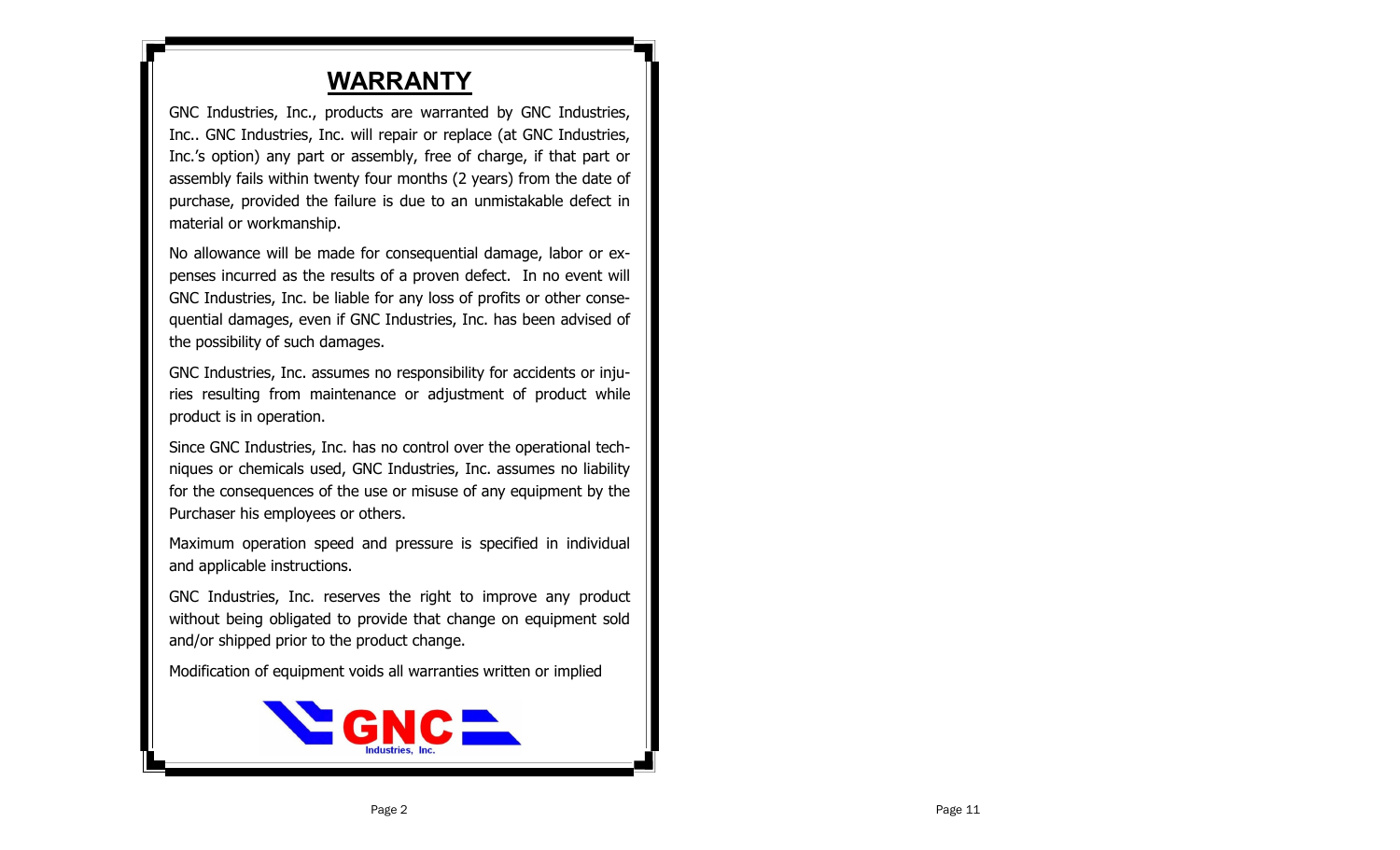### **SPRAYER START UP**

- 1. Check every fastener to make sure that the sprayer and engine are installed firmly onto the frame.
- 2. Set both pulleys in a straight line and set the belt to an appropriate tightness.
- 3. Check whether there is sufficient oil and use the appropriate fuel.
- 4. Before starting the engine, check both ON/OFF switches on the engine and the carburetor.
- 5. Connect the suction hose to the inlet of the sprayer. Leave the suction hose filter 20 cm above the bottom of the water tank in order to prolong the life of the sprayer.
- 6. Make sure the water supply is sufficient to allow the pump to reach its working pressure.
- 7. Connect the spray hose to the spray gun.
- 8. Open the exhaust cock before starting the engine in order to release air from the pump. Before using the spray gun for spraying, confirm the circulation of water in the pump is flowing properly.
- 9. To extend the life of the pump, always operate the machine according to its specific pressure. Adjust the pressure by turning the adjusting valve clockwise
- 10. In order to avoid damage to the packings and the pump, shut off the engine when not operating the pump for periods of 5 minutes or more.
- 11. Replace the oil in the pump after the first 10 to 15 hours of use. After this, the oil should be changed after every 70 hours of use. Make sure the oil is in good condition before each use.
- 12. Drain any sludge before changing the oil.
- 13. Replace and tighten the nut before refilling with #30-40 oil, then refill the oil level up to 2/3 of the oil window.
- 14. Always keep the grease cup filled with grease. Twist the grease cup twice for every 2 hours of spraying.
- 15.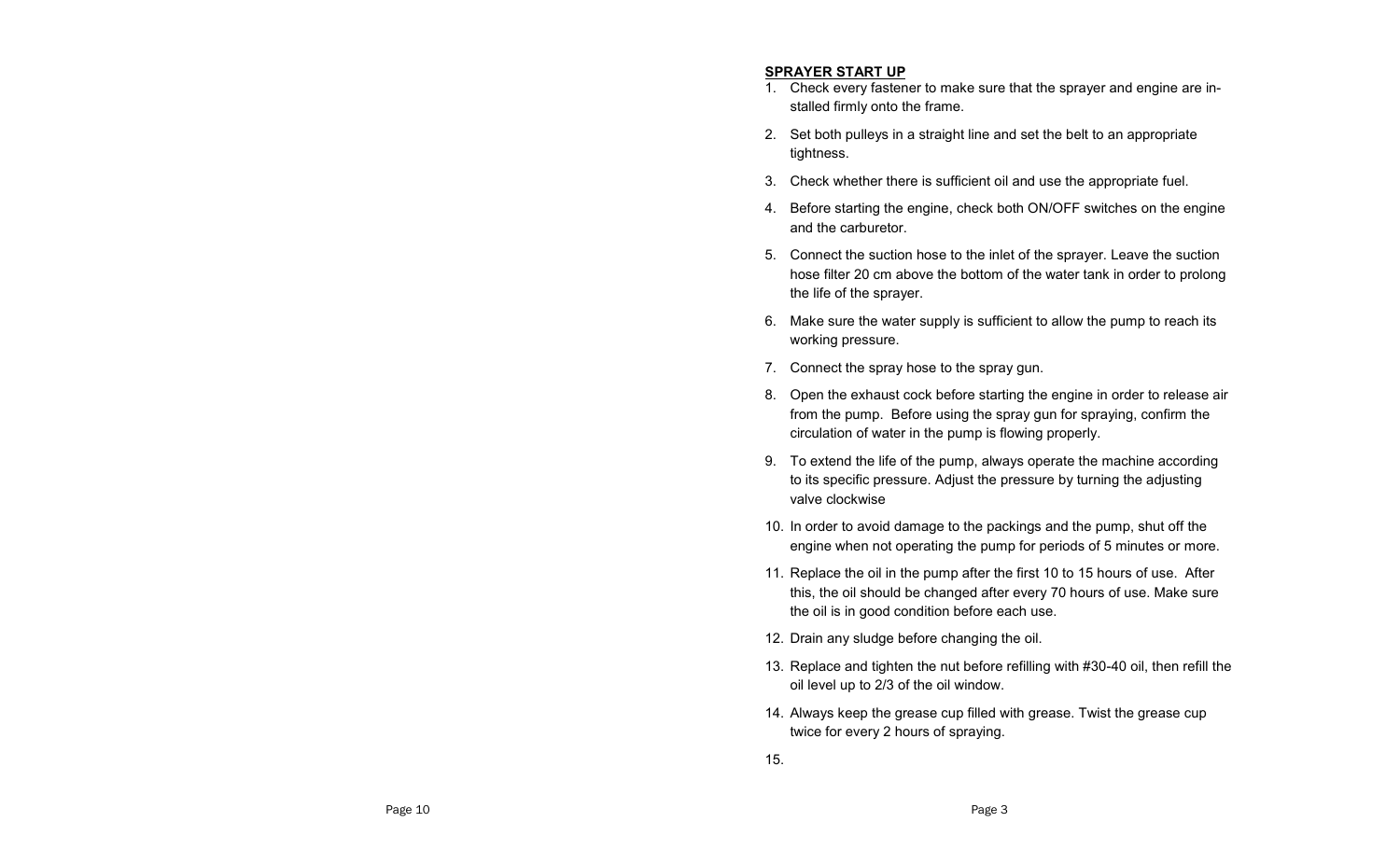- 16. After finishing spraying, loosen the pressure regulator handle and operate the sprayer with fresh water to clean out any remaining chemicals.
- 17. Never aim the sprayer output directly at people or animals
- 18. Operate carefully, as the engine's working temperature is very hot.
- 19. Do not touch the Pulleys or belts when the sprayer is running.

### **SPRAYER SHUT DOWN AND STORAGE**

- 1. Run the pump until all liquid is pumped out of the system. *Do not run the pump dry for more than 30 seconds*. Then shut the engine off and fill the tank with clean, clear water. Pump the tank empty. If the sprayer is going to be stored for several days, the following procedure is recommended:
- 2. Put 1 gallon of anti-freeze and 1 gallon of water or equivalent in the tank if temperatures are expected to be below 0°F. Check the freeze chart of the anti-freeze and add anti-freeze to recommended rating for expected temperatures.
- 3. Start the engine and allow the pump to operate just long enough to fill the system with the anti-freeze solution. This is accomplished when only anti-freeze mixture is coming out of the spray gun. Close the spray gun and allow the pump to operate for 1 minute.
- 4. Shut the system off and place in storage. This procedure keeps all the valves and other moving parts protected during storage.
- 5. When you are ready to use the system again, start the engine and allow the pump to operate until all anti-freeze has been pumped out of the system. Fill the tank with clear water and one bottle of ammonia-based cleaning liquid. Run the pump until this solution has been pumped out. Refill the system with clear water and pump the system dry once more. The spray system is now ready to go to work.

NOTE: The above procedure is highly recommended for sprayers in cold climates as a prevention of freezing and breaking the pump.

| REF#                         | PART#                          | <b>DESCRIPTION</b>           |  |
|------------------------------|--------------------------------|------------------------------|--|
| 45K                          | $\triangle$ $\blacksquare$ $X$ | 0-Ring ▲■                    |  |
| 45K                          | <b>A</b> M X                   | U-Packing Plate ▲■           |  |
| 45K                          | A∎X                            | U-Packing ▲■                 |  |
| 51A                          | 42-815W-51                     | Suction Chamber w/Connector  |  |
| 53A                          | 42-550-53                      | Set Bolt w/Washer            |  |
| $54A \bullet$ $\blacksquare$ | 42-550-54                      | Valve Assy.-Sold ONLY In Kit |  |
|                              |                                |                              |  |
| 65                           | 42-815W-65                     | <b>Outlet Chamber</b>        |  |
|                              |                                |                              |  |
| 74                           | 42-550-74                      | Air Chamber-O-Ring           |  |
| 75                           | 42-550-75                      | Air Chamber / Surge Tank     |  |
| 200                          | 43-530-200                     | Complete Regulator           |  |

### Pump Kits

| 43-530-200                 | P 530 & P550 Complete Regulator Ref # 200             |
|----------------------------|-------------------------------------------------------|
| 43-815W-525▲               | Pump Packing Rebuild Kit Includes Ref #45K            |
| $43 - 550 - 550$ $\bullet$ | Pump Valve Kit Includes 6 of Ref # 54A                |
| 43-550-565 X               | Pump Cylinder Assembly                                |
| $43.550.580 \blacksquare$  | Pump Rebuild Kit Includes Kit 43.550.525 & 43.530.550 |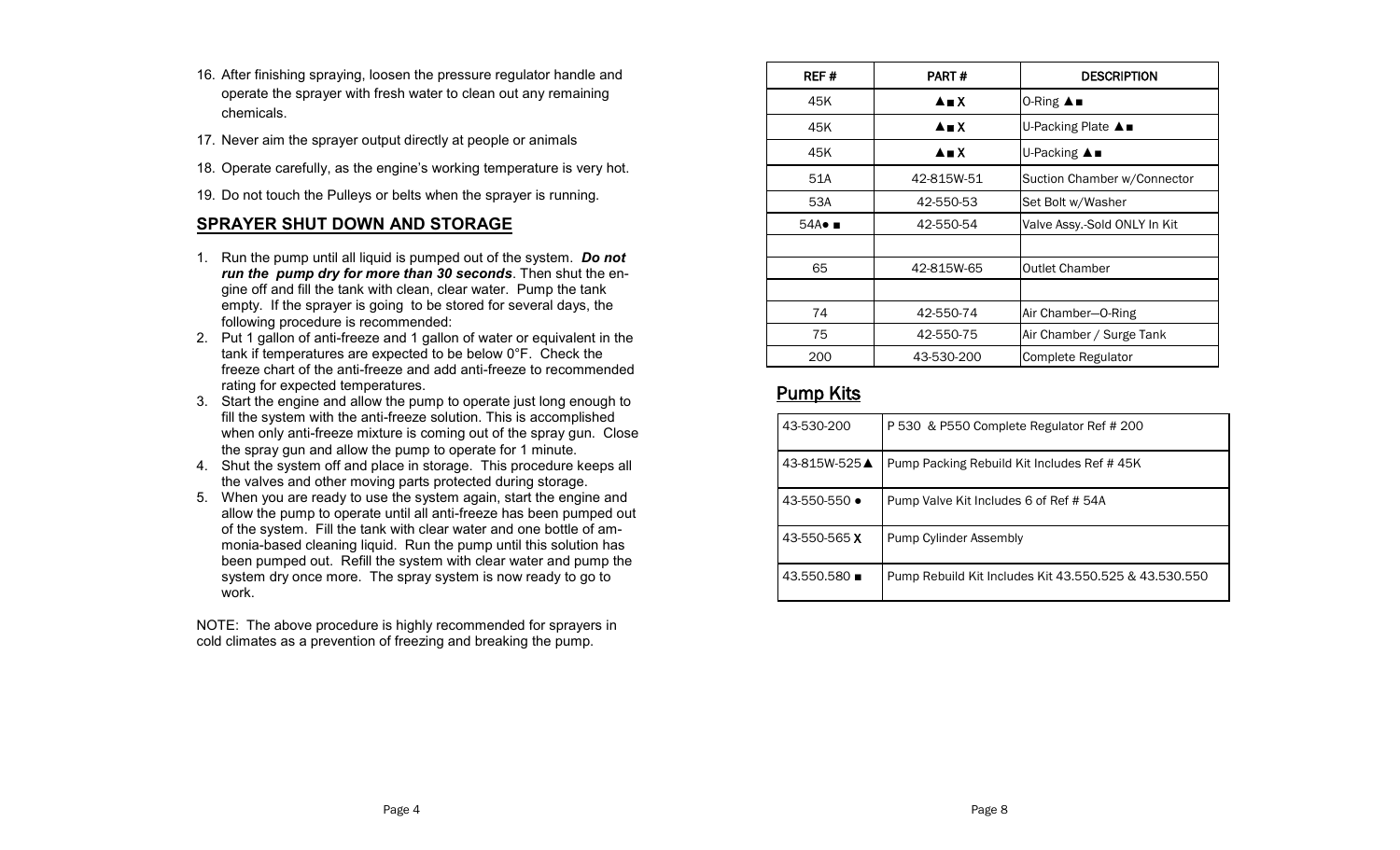| REF #  | PART#        | <b>DESCRIPTION</b>                             |  |  |
|--------|--------------|------------------------------------------------|--|--|
| 1A     | 42-815W-01   | Crank Case w/Set Pin & Plate                   |  |  |
| 2A     | 42-550-02    | Piston Oil Seal                                |  |  |
| 3      | 42-550-03    | Dust Cover                                     |  |  |
| 4      | 42-550-04    | Pump Pulley and Bolt                           |  |  |
| 5      | 42-530-05    | Screw                                          |  |  |
| 6      | 42-530-06    | Crankshaft Oil Seal Cover                      |  |  |
| 7A     | 42-550-07    | Oil Inlet Cover Assy.                          |  |  |
| 8      | 42-550-08    | Rear Cover Packing                             |  |  |
| 9      | 42-550-09    | <b>Crankshaft Rear Cover</b>                   |  |  |
| 10     | 42.530.10    | Screw                                          |  |  |
| 11A    | 42-530-11    | Oil Window Assy.                               |  |  |
| 12A    | 42-530-12    | Drainage Screw Assy.                           |  |  |
| 13     | 42-530-13    | Crankshaft Key                                 |  |  |
| 14     | 42-550-14    | Crankshaft                                     |  |  |
| $15-A$ | 42-550-15    | Connecting Rod Assy.                           |  |  |
| 16     | 42-550-16    | <b>Bearing</b>                                 |  |  |
| 17     | 42-550-17    | Crankshaft Oil Seal                            |  |  |
| 18     | 42-815W-18   | <b>Crankshaft Oil Seal Cover</b>               |  |  |
| 19A    | 42-815W-19   | Piston Assy.                                   |  |  |
| 26     | 42-550-26    | Piston Pin                                     |  |  |
| 28     | 42-530-28    | Crankcase Stand (Short)                        |  |  |
| 29A    | 42-530-29    | Set Bolt w/Washer                              |  |  |
| 40     | 42-815W-40 x | Cylinder, Sold In Kit Only                     |  |  |
| 41A    | 42-550-41    | Set Bolt w/Washer                              |  |  |
| 42A    | 42-550-42    | Double-End<br>w/Nut<br>Screw<br>&Spring Washer |  |  |
| 44A    | 42-815W-44   | <b>Grease Cup Assembly</b>                     |  |  |
| 45K    | A∎X          | Waterproof Packing Assy. ▲■                    |  |  |
| 45K    | $A \equiv X$ | U-Packing ▲■                                   |  |  |

### STANDARD MAINTENANCE CHECKS

### **FILLING AND CHANGING LUBRICATION OIL**

Take off the oil cap (ref # 7) and fill with 30-weight oil to the full line on the indicator window or dip-stick. It is recommended to change oil every one hundred (100) hours of operation.

### **GREASE THE CYLINDERS**

Each cylinder is equipped with a grease cup to prevent premature plunger and packing wear. Each cup must be filled with grease on the initial starting of the sprayer unit and filled weekly if necessary.

### **PUMP REPAIR**

### **TO REPLACE PUMP PISTON PACKING**

- 1. Unscrew the nuts located underneath the cylinder (ref #40) and remove the discharge metal/manifold (item #70).
- 2. Unscrew the bolts (ref #52) and remove the suction metal/manifold (ref #51).

3. Unscrew the nuts (ref #41) that hold the cylinder (ref #40) on, and then the cylinder (ref #40) should slide off the pistons. NOTE: The cylinder (item #40) may require tapping with a nonmetallic

object to remove. The piston packing is inside the housing.

- 4. Unscrew the crown nut (ref #49) with the special wrench supplied with the pump. With your fingers, you can now remove the grease ring (ref # 47) and also the V packing (ref #46). Make sure to observe the direction of the v-shaped portion of the V packing. Install the new V packing in the same direction. Re-assembly may be accomplished by reversing the procedures.
- 5. After the pump is re-assembled, tighten the crown nut (ref #49) with the same special tool used to remove them. **CAUTION: DO NOT OVER TIGHTEN!!**
- 6. After the pump is back in operation, if there is any leakage, a slight tightening of the crown nut (ref #49) may be necessary.  **NOTE:** Make sure to repack the grease cups (ref #44) with grease before placing the pump back in operation.

### **REPLACING THE SUCTION AND DISCHARGE VALVE ASSEM-BLIES**

1. Unscrew the nuts located underneath the cylinder (ref # 40) and remove the discharge metal/manifold (ref #70). Then the valve assy